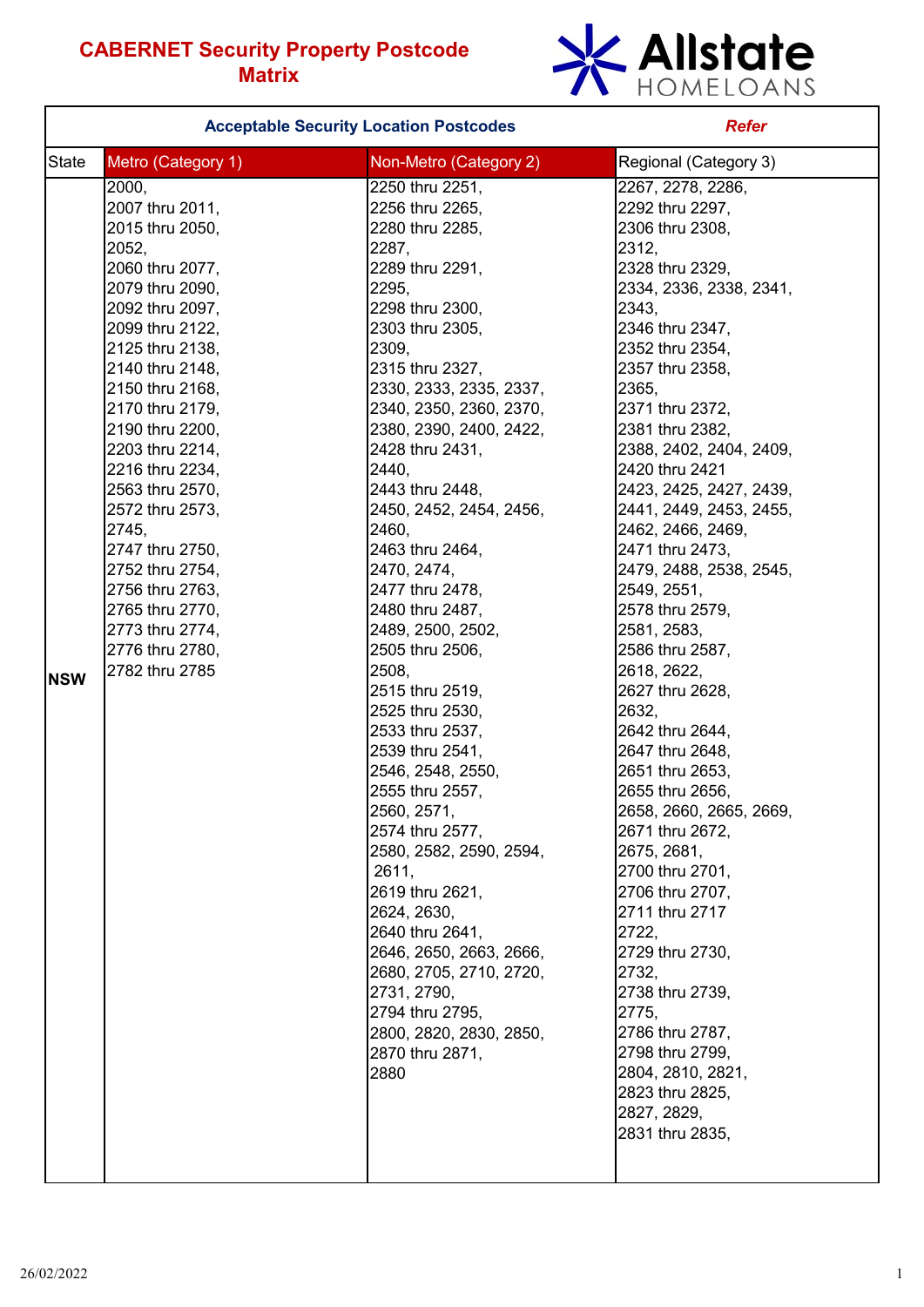

| <b>Acceptable Security Location Postcodes</b> |                                                                                                           |                        | <b>Refer</b>                                                                     |  |  |
|-----------------------------------------------|-----------------------------------------------------------------------------------------------------------|------------------------|----------------------------------------------------------------------------------|--|--|
| Metro (Category 1)<br><b>State</b>            |                                                                                                           | Non-Metro (Category 2) | Regional (Category 3)                                                            |  |  |
| <b>NSW</b>                                    |                                                                                                           |                        | 2839 thru 2840,<br>2843 thru 2845,<br>2847 thru 2849,<br>2852, 2866, 2869, 2877, |  |  |
| <b>ACT</b>                                    | 2600 thru 2609,<br>2611 thru 2612,<br>2614 thru 2615,<br>2617, 2900,<br>2902 thru 2906,<br>2911 thru 2914 | 2619 thru 2620         | 2618                                                                             |  |  |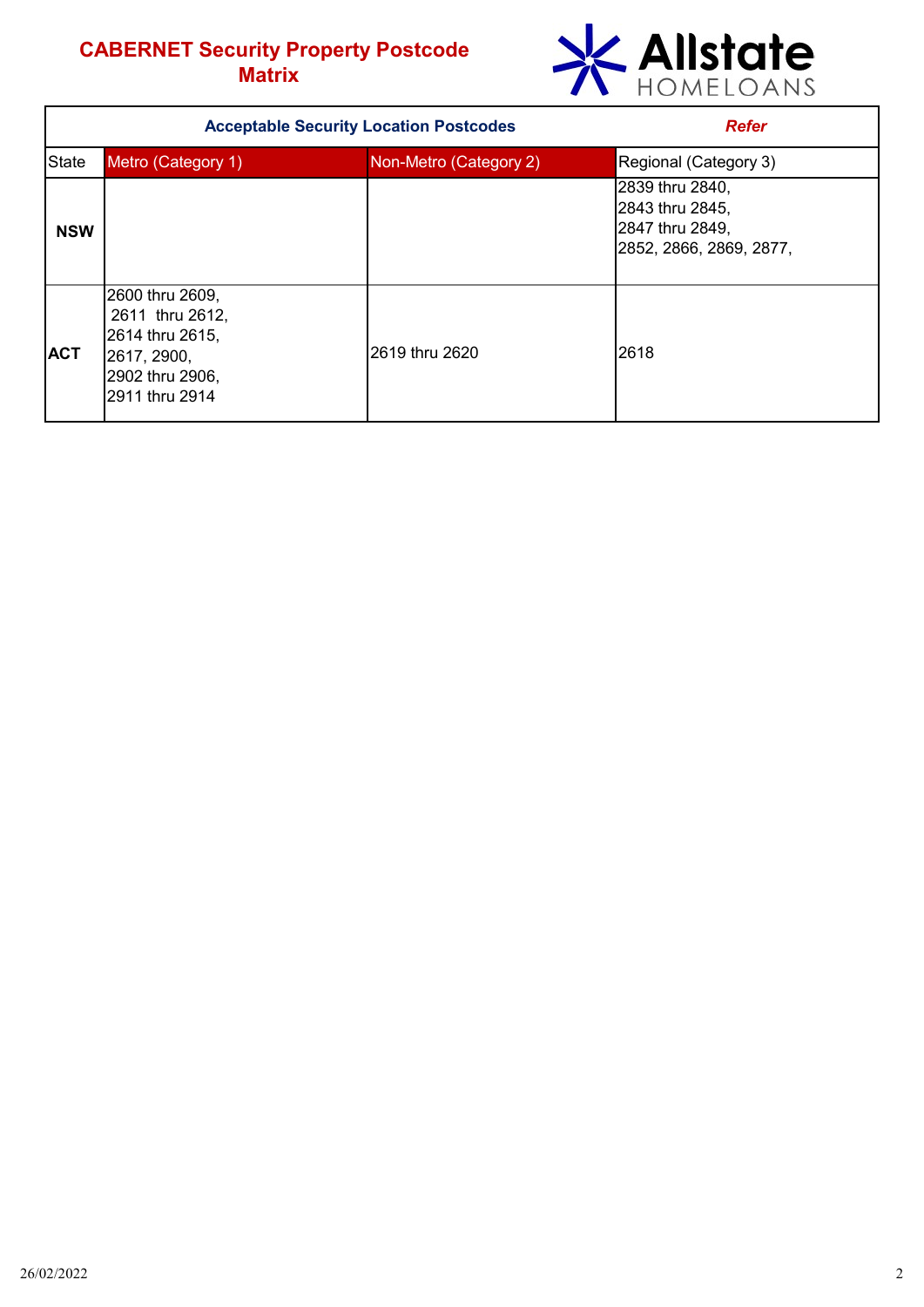

|              |                                                                                                                                                                                                                                                                                                                                                                                                                                                                                                                                                                                                                                                                                                                                        | <b>Acceptable Security Location Postcodes</b>                                                                                                                                                                                                                                                                                                                                                                                                                                                                                                                                             | <b>Refer</b>                                                                                                                                                                                                                                                                                                                                                                                                                                                                                                                                                                                                                                                                                                                                                                                                                                                                                                                                                                                    |  |
|--------------|----------------------------------------------------------------------------------------------------------------------------------------------------------------------------------------------------------------------------------------------------------------------------------------------------------------------------------------------------------------------------------------------------------------------------------------------------------------------------------------------------------------------------------------------------------------------------------------------------------------------------------------------------------------------------------------------------------------------------------------|-------------------------------------------------------------------------------------------------------------------------------------------------------------------------------------------------------------------------------------------------------------------------------------------------------------------------------------------------------------------------------------------------------------------------------------------------------------------------------------------------------------------------------------------------------------------------------------------|-------------------------------------------------------------------------------------------------------------------------------------------------------------------------------------------------------------------------------------------------------------------------------------------------------------------------------------------------------------------------------------------------------------------------------------------------------------------------------------------------------------------------------------------------------------------------------------------------------------------------------------------------------------------------------------------------------------------------------------------------------------------------------------------------------------------------------------------------------------------------------------------------------------------------------------------------------------------------------------------------|--|
| <b>State</b> | Metro (Category 1)                                                                                                                                                                                                                                                                                                                                                                                                                                                                                                                                                                                                                                                                                                                     | Non-Metro (Category 2)                                                                                                                                                                                                                                                                                                                                                                                                                                                                                                                                                                    | Regional (Category 3)                                                                                                                                                                                                                                                                                                                                                                                                                                                                                                                                                                                                                                                                                                                                                                                                                                                                                                                                                                           |  |
| <b>VIC</b>   | 3000<br>3002 thru 3006,<br>3008,<br>3011 thru 3013,<br>3015 thru 3016,<br>3018 thru 3034,<br>3036 thru 3068,<br>3070 thru 3076,<br>3078 thru 3079,<br>3081 thru 3085,<br>3087 thru 3091,<br>3093 thru 3097,<br>3099,<br>3101 thru 3109,<br>3111,<br>3113 thru 3116,<br>3121 thru 3156,<br>3158 thru 3163,<br>3165 thru 3175,<br>3177 thru 3202,<br>3204 thru 3207,<br>3211,<br>3335 thru 3338,<br>3429, 3750, 3752,<br>3754 thru 3755,<br>3757, 3759, 3761,<br>3765 thru 3767,<br>3770, 3775, 3777,<br>3781 thru 3783,<br>3785 thru 3789,<br>3791 thru 3793,<br>3795 thru 3796,<br>3802 thru 3810,<br>3910 thru 3913,<br>3915 thru 3916,<br>3918 thru 3920,<br>3926 thru 3931,<br>3933 thru 3934,<br>3936 thru 3944,<br>3975 thru 3978 | 3212,<br>3214 thru 3220,<br>3222 thru 3224,<br>3226, 3228, 3250, 3280,<br>3300, 3305, 3331, 3340,<br>3350 thru 3352,<br>3355 thru 3356,<br>3358, 3377, 3380, 3400,<br>3434, 3437, 3442, 3444,<br>3450 thru 3451,<br>3465, 3496, 3498, 3500,<br>3550 thru 3551,<br>3555 thru 3556,<br>3564, 3579, 3585, 3616,<br>3620,<br>3629 thru 3631,<br>3636, 3644, 3658, 3660,<br>3672,<br>3677 thru 3678,<br>3690 thru 3691,<br>3722, 3730, 3756, 3764,<br>3799, 3812, 3818, 3820,<br>3824 thru 3825,<br>3840, 3844,<br>3850 thru 3851,<br>3860, 3875, 3909, 3922,<br>3953, 3984,<br>3995 thru 3996 | 3213, 3225, 3227,<br>3230 thru 3233,<br>3240 thru 3241,<br>3249, 3260,<br>3264 thru 3266,<br>3268, 3272, 3277,<br>3281 thru 3285,<br>3301, 3304,<br>3311 thru 3312,<br>3315, 3318, 3321, 3328,<br>3332,<br>3341 thru 3342,<br>3345, 3357,<br>3363 thru 3364,<br>3370, 3373, 3381, 3393,<br>3401, 3414, 3418, 3427,<br>3431, 3435, 3438,<br>3440 thru 3441.<br>3446, 3453, 3458,<br>3460 thru 3464,<br>3467, 3472, 3478, 3480,<br>3490, 3501, 3505, 3515,<br>3517 thru 3518,<br>3523, 3525, 3537, 3549,<br>3561, 3568, 3584, 3608,<br>3610, 3612, 3621, 3634,<br>3638, 3641, 3662, 3664,<br>3666, 3669, 3673, 3675,<br>3683, 3685,<br>3687 thru 3701,<br>3707,<br>3713 thru 3714,<br>3717, 3723, 3737,<br>3740 thru 3741,<br>3747, 3749, 3753, 3758,<br>3763, 3797,<br>3814 thru 3816,<br>3821, 3823, 3831, 3842,<br>3847, 3854, 3858, 3862,<br>3869 thru 3871,<br>3878, 3880, 3882, 3885,<br>3888, 3892, 3904, 3925,<br>3950 thru 3951,<br>3956,<br>3959 thru 3960,<br>3971,<br>3980 thru 3981, |  |
|              |                                                                                                                                                                                                                                                                                                                                                                                                                                                                                                                                                                                                                                                                                                                                        |                                                                                                                                                                                                                                                                                                                                                                                                                                                                                                                                                                                           | 3987                                                                                                                                                                                                                                                                                                                                                                                                                                                                                                                                                                                                                                                                                                                                                                                                                                                                                                                                                                                            |  |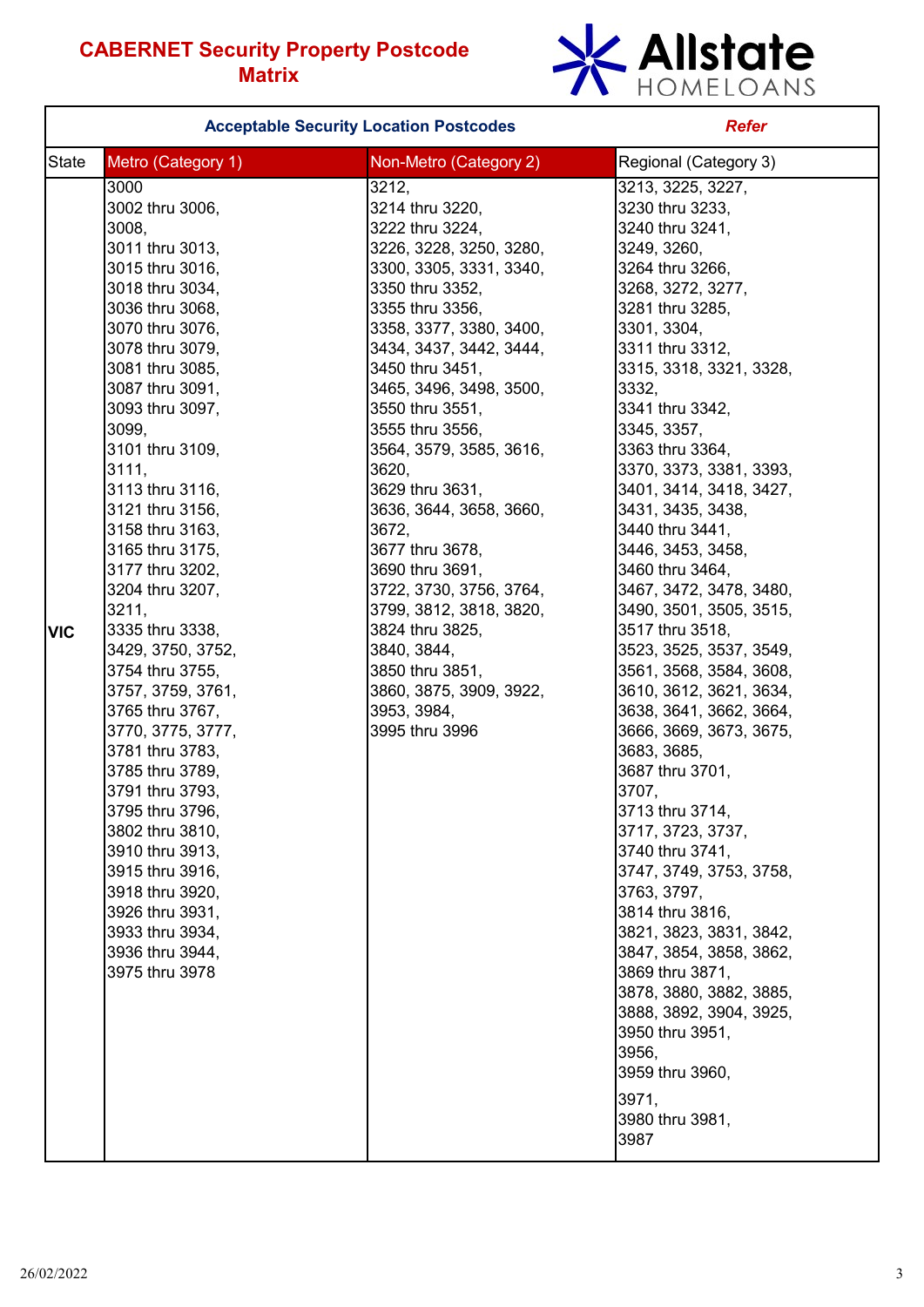

|       |                                                                                                                                                                                                                                                                                                                                                                | <b>Acceptable Security Location Postcodes</b>                                                                                                                                                                                                                                                                                                                                                                                                                                                                                                                                          | <b>Refer</b>                                                                                                                                                                                                                                                                                                                                                                                                                                                                                                                                                                                                                                                                                                                                                                   |  |
|-------|----------------------------------------------------------------------------------------------------------------------------------------------------------------------------------------------------------------------------------------------------------------------------------------------------------------------------------------------------------------|----------------------------------------------------------------------------------------------------------------------------------------------------------------------------------------------------------------------------------------------------------------------------------------------------------------------------------------------------------------------------------------------------------------------------------------------------------------------------------------------------------------------------------------------------------------------------------------|--------------------------------------------------------------------------------------------------------------------------------------------------------------------------------------------------------------------------------------------------------------------------------------------------------------------------------------------------------------------------------------------------------------------------------------------------------------------------------------------------------------------------------------------------------------------------------------------------------------------------------------------------------------------------------------------------------------------------------------------------------------------------------|--|
| State | Metro (Category 1)<br>Non-Metro (Category 2)                                                                                                                                                                                                                                                                                                                   |                                                                                                                                                                                                                                                                                                                                                                                                                                                                                                                                                                                        | Regional (Category 3)                                                                                                                                                                                                                                                                                                                                                                                                                                                                                                                                                                                                                                                                                                                                                          |  |
| QLD   | 4000<br>4005 thru 4014,<br>4017 thru 4022,<br>4030 thru 4032,<br>4034 thru 4037,<br>4051 thru 4055,<br>4059 thru 4061,<br>4064 thru 4070,<br>4072 thru 4078,<br>4101 thru 4125,<br>4127 thru 4133,<br>4151 thru 4161,<br>4163 thru 4165,<br>4169 thru 4174,<br>4178 thru 4179,<br>4205.<br>4300 thru 4305,<br>4500 thru 4512,<br>4514, 4516,<br>4520 thru 4521 | 4184,<br>4207 thru 4221,<br>4223 thru 4228,<br>4280, 4285, 4306,<br>4310 thru 4311,<br>4340 thru 4341,<br>4343, 4350, 4352, 4356,<br>4370, 4380, 4390, 4401,<br>4405, 4413, 4455, 4471,<br>4518 thru 4519,<br>4551 thru 4553,<br>4555 thru 4567<br>4570, 4573, 4575, 4610,<br>4615, 4650, 4655, 4660,<br>4670 thru 4671,<br>4680,<br>4700 thru 4703,<br>4715, 4720, 4737,<br>4740 thru 4741,<br>4744, 4750, 4800, 4802,<br>4805, 4807,<br>4810 thru 4818,<br>4820, 4825, 4850, 4854,<br>4857, 4860, 4865,<br>4868 thru 4871,<br>4873 thru 4875,<br>4877 thru 4879,<br>4881, 4883, 4892 | 4183,<br>4270 thru 4272,<br>4275, 4307, 4309,<br>4312 thru 4313,<br>4342, 4344, 4347,<br>4354 thru 4355,<br>4357 thru 4359,<br>4361 thru 4362,<br>4373, 4385, 4387, 4400,<br>4406, 4410, 4415,<br>4420 thru 4421,<br>4465, 4470, 4472, 4487,<br>4490, 4515, 4550, 4554,<br>4568 thru 4569,<br>4572, 4574,<br>4580 thru 4581,<br>4601,<br>4605 thru 4606,<br>4614, 4621,<br>4625 thru 4626,<br>4630, 4659, 4674, 4677,<br>4695,<br>4709 thru 4711,<br>4714,<br>4717 thru 4719,<br>4721 thru 4723,<br>4725, 4730, 4738, 4742,<br>4745 thru 4746,<br>4751,<br>4753 thru 4754,<br>4799,<br>4803 thru 4804,<br>4806,<br>4808 thru 4809,<br>4819, 4821, 4824, 4830,<br>4849, 4852, 4858, 4861,<br>4872, 4876,<br>4881 thru 4882,<br>4884 thru 4885,<br>4887 thru 4888,<br>4890, 4895 |  |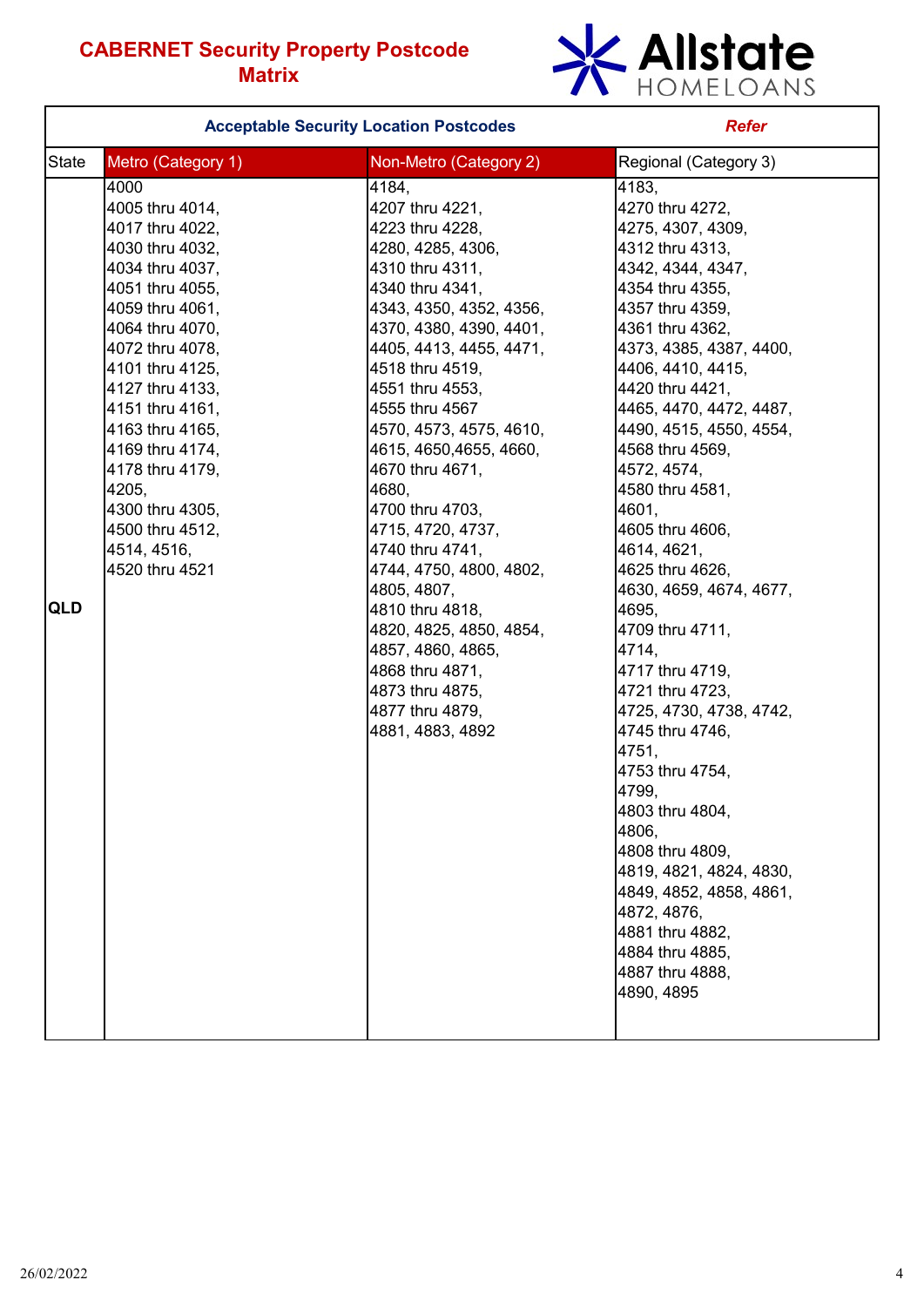

|              | <b>Acceptable Security Location Postcodes</b>                                                                                                                                                                                                                                                                                                                          | <b>Refer</b>                                                                                                                                                                                                               |                                                                                                                                                                                                                                                                                                                                                                                                                                                                                    |  |  |
|--------------|------------------------------------------------------------------------------------------------------------------------------------------------------------------------------------------------------------------------------------------------------------------------------------------------------------------------------------------------------------------------|----------------------------------------------------------------------------------------------------------------------------------------------------------------------------------------------------------------------------|------------------------------------------------------------------------------------------------------------------------------------------------------------------------------------------------------------------------------------------------------------------------------------------------------------------------------------------------------------------------------------------------------------------------------------------------------------------------------------|--|--|
| <b>State</b> | Metro (Category 1)                                                                                                                                                                                                                                                                                                                                                     | Non-Metro (Category 2)                                                                                                                                                                                                     | Regional (Category 3)                                                                                                                                                                                                                                                                                                                                                                                                                                                              |  |  |
| <b>SA</b>    | 5000,<br>5118, 5153, 5211, 5214,<br>5006 thru 5025,<br>5251 thru 5253,<br>5031 thru 5035,<br>5255, 5271, 5280,<br>5290 thru 5291,<br>5037 thru 5052,<br>5061 thru 5070,<br>5333, 5341,<br>5351 thru 5352,<br>5072 thru 5076,<br>5355, 5501, 5540, 5554,<br>5081 thru 5098,<br>5106 thru 5117,<br>5600, 5606, 5608, 5700<br>5120 thru 5121,<br>5125 thru 5127,<br>5134, |                                                                                                                                                                                                                            | 5157, 5172, 5201,<br>5203 thru 5204,<br>5210,<br>5212 thru 5213,<br>5223, 5231,<br>5233 thru 5235,<br>5238,<br>5241 thru 5242,<br>5244 thru 5245,<br>5250, 5254, 5256,<br>5259 thru 5260,                                                                                                                                                                                                                                                                                          |  |  |
|              | 5136 thru 5138,<br>5140 thru 5142,<br>5144,<br>5150 thru 5152,<br>5154 thru 5156,<br>5158 thru 5174                                                                                                                                                                                                                                                                    |                                                                                                                                                                                                                            | 5264.<br>5267 thru 5268,<br>5275 thru 5277,<br>5322, 5330, 5340,<br>5342 thru 5343,<br>5345, 5353, 5360,<br>5371 thru 5374.<br>5412, 5417, 5422, 5433,<br>5453, 5461, 5491, 5502,<br>5522 thru 5523,<br>5556, 5558, 5571, 5573,<br>5575 thru 5576,<br>5602, 5605, 5607, 5609,<br>5631,<br>5640 thru 5641,<br>5680, 5690, 5710, 5723,<br>5725                                                                                                                                       |  |  |
| <b>WA</b>    | 6000<br>6003 thru 6012,<br>6014 thru 6038,<br>6050 thru 6074,<br>6076 thru 6079,<br>6081 thru 6082,<br>6090,<br>6100 thru 6112,<br>6121 thru 6126,<br>6147 thru 6176,<br>6182                                                                                                                                                                                          | 6084, 6180, 6208,<br>6210 thru 6211,<br>6225, 6230,<br>6232 thru 6233,<br>6258,<br>6280 thru 6281,<br>6285, 6330, 6333, 6401,<br>6430, 6432, 6450, 6530,<br>6532, 6701, 6714, 6722,<br>6725 thru 6726,<br>6728, 6743, 6753 | 6041, 6044, 6083, 6207,<br>6209, 6215, 6220, 6224,<br>6236 thru 6237,<br>6239, 6244, 6255, 6260,<br>6271, 6275, 6282, 6284,<br>6290, 6302, 6304, 6306,<br>6308, 6312, 6315, 6317,<br>6324, 6375,<br>6390 thru 6391,<br>6395, 6407, 6410, 6415,<br>6431, 6440, 6442,<br>6502 thru 6503,<br>6510, 6516, 6525,<br>6535 thru 6536,<br>6556, 6558, 6560, 6562,<br>6566, 6603, 6642, 6707,<br>6710,<br>6712 thru 6713,<br>6718, 6720 thru 6721,<br>6740, 6751, 6754, 6758,<br>6765, 6770 |  |  |